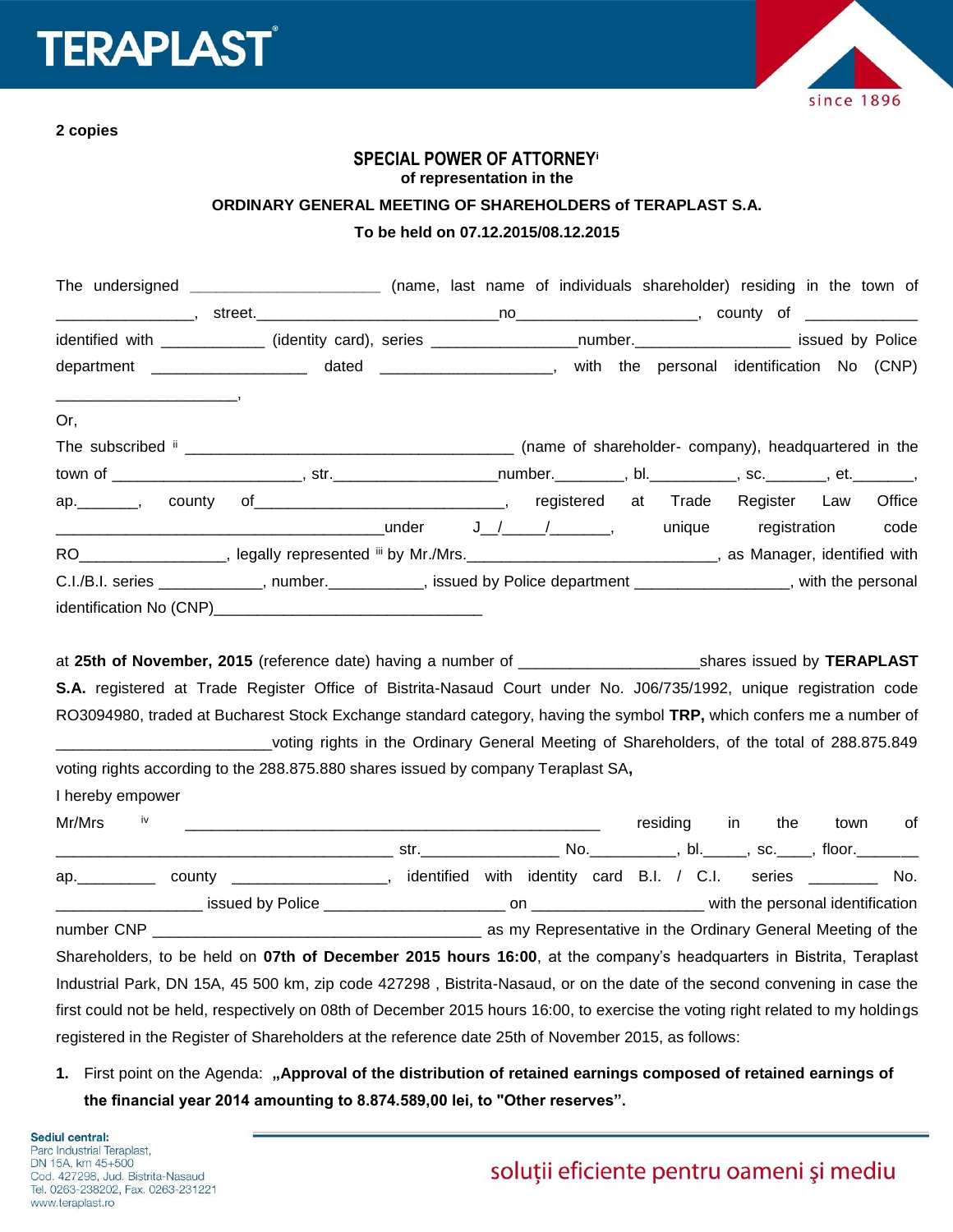| For | <b>Against</b> | Abstaining |
|-----|----------------|------------|
|     |                |            |

**2.** Second point on the Agenda: **"Establishing the registration date which serves to identify the shareholders who will be affected by the decisions adopted by the Ordinary General Meeting of Shareholders. The date proposed by the Board of Administration is December the 23rd 2015":**

| For | <b>Against</b> | Abstaining |
|-----|----------------|------------|
|     |                |            |

**3.** Third point on the Agenda: "Approval of the date of December the 22nd 2015 as "ex date", respectively the date **previous to the registration date when the financial instruments, subject of the decision of the corporate bodies, are transacted without the rights resulting from such decision, pursuant to art. 2 letter f) of Regulation No. 6/2009 regarding the exercise of certain rights of the shareholders within the general assemblies of the trading companies, amended and completed by Regulation no. 13/2014 regarding the amendment and completion of certain regulations issued by the Security National Board (herein referred to as Regulation CNVM no. 6/2009)":**

| For | <b>Against</b> | Abstaining |
|-----|----------------|------------|
|     |                |            |

**4.** Fourth point on the Agenda: **"Mandating the Chairman of the Board of Directors to sign for and on behalf of all shareholders present at the assembly, the Decision of the Ordinary General Meeting of the Shareholders."**:

| For | <b>Against</b> | Abstaining |
|-----|----------------|------------|
|     |                |            |

**5.** Fifth point on the Agenda: **"Mandating the legal adviser, Mrs. Diana Pavel, identified by ID series X.B. no. 285285, issued by the Police Department of Bistrita on 07.10.2009, to accomplish all formalities regarding registration of the Decision of the Ordinary General Meeting of the Shareholders. at the Trade Register of Bistrita-Nasaud Law Court and to publish such decision in the Official Gazette of Romania, Part IV"**.

| ' For | <b>Against</b> | Abstaining |
|-------|----------------|------------|
|       |                |            |

## **I** hereby attach a copy of the ID **v** /register certificate **vi**.